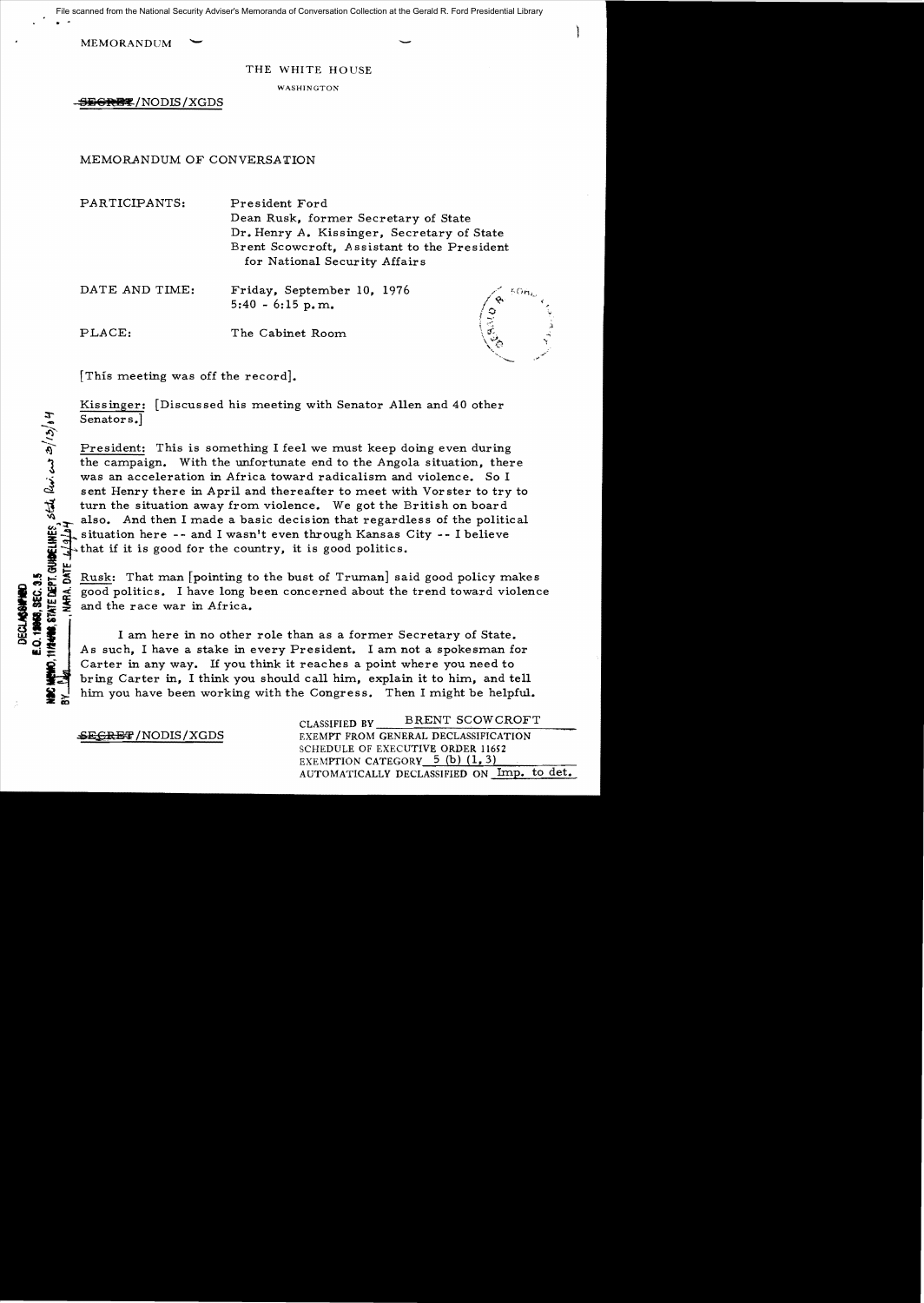## $\epsilon$ RGRET /NODIS/XGDS 2.

Something like this frequently happens in campaigns - - I have been through seven of them.

I thought I would tell Carter this weekend that I was up here and it is important, so he won't make statements on the situation based on his "youthful advisers."

Kissinger: When you might want to see him is if I go to Vorster and get somewhere, then you might want to point out that he could be inheriting a policy and could we tell the Rhodesians he would generally follow through?

Rusk: I would suggest that Carter say, "There is only one President at a time, and if the President makes a decision in consultation with the Congress, I would take it very seriously if I became President." It would be important in stabilizing the situation here if a cross section of the black leaders support it.

President: That is an integral part of the plan.

Kissinger: And in that case we wouldn't need Carter's support. But if the blacks don't sign on, we might veto Namibia and then all hell might break loose. Then we might need Carter's support. But now the blacks all support us.

President: Well, we are going ahead with the plan.

Kissinger: The Senators asked what happens if we failed. I said the worst was what would inevitably happen if we did nothing. At least then we would be in a position of supporting a peace resolution and the blacks will be the ones insisting on violence.

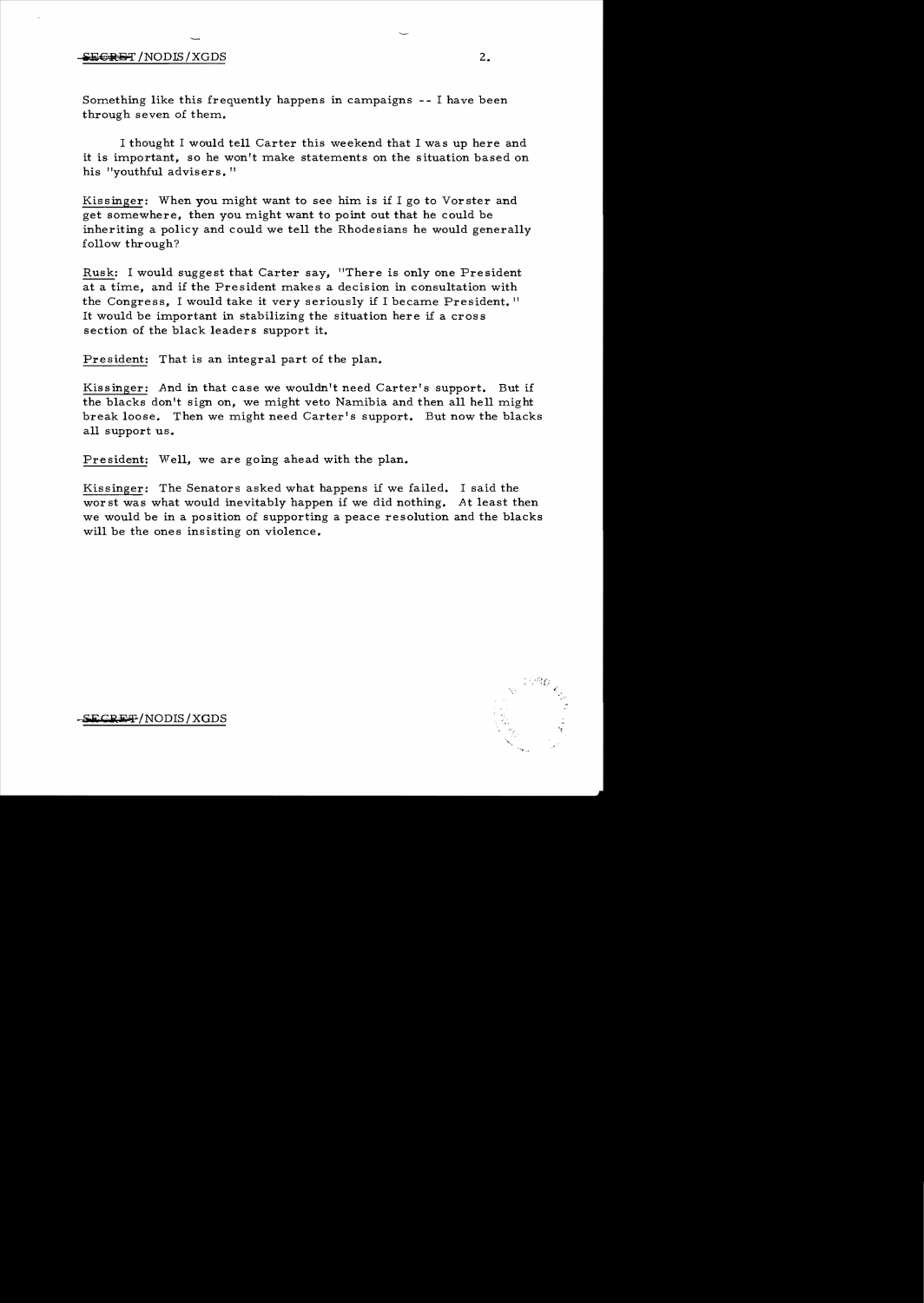- Sharp saying school at attendes emphase P/Rush IK 10 Sept 76 K (Descenard line unt, vi) Sen allen & times om Secretars) P. Mino is sounting a put une mest dup & indemne. So I sent K than in april + there to enest w/ Verster to try of time a til among from weakence, We got a Birts on band also & them I we do de boxer decision that regarders of c political sit haveau 2 Juncent bonnettra = A.C. I betiline that if it is good for centry it is good pointing. R Fint mon (Finnen) Joil great polity moto a trend termed underman o mar war in Opina. I am have in wo weten whether or fame Ser of State. Ce quel 2 home a state un enny fres. I am not a german for Contes in any un a from this 2<br>antis in 2 this point well & being<br>Contes in 2 this point about call him, holffend: Something the this perguintly hoppers un companyers - + Show won't tran  $1290 -$ Jelit & amed tell Continthe washind 2 more plus a statement au constant E.O. 12958, SEC. 3.5 190 MEMO, 11/24/98, STATE DEPT. QUIDEUNES, Statile view 3/03/6/1  $\overline{\phantom{a}}$ . NARA. DATE  $\frac{1}{4}$   $\frac{1}{4}$   $\frac{1}{2}$